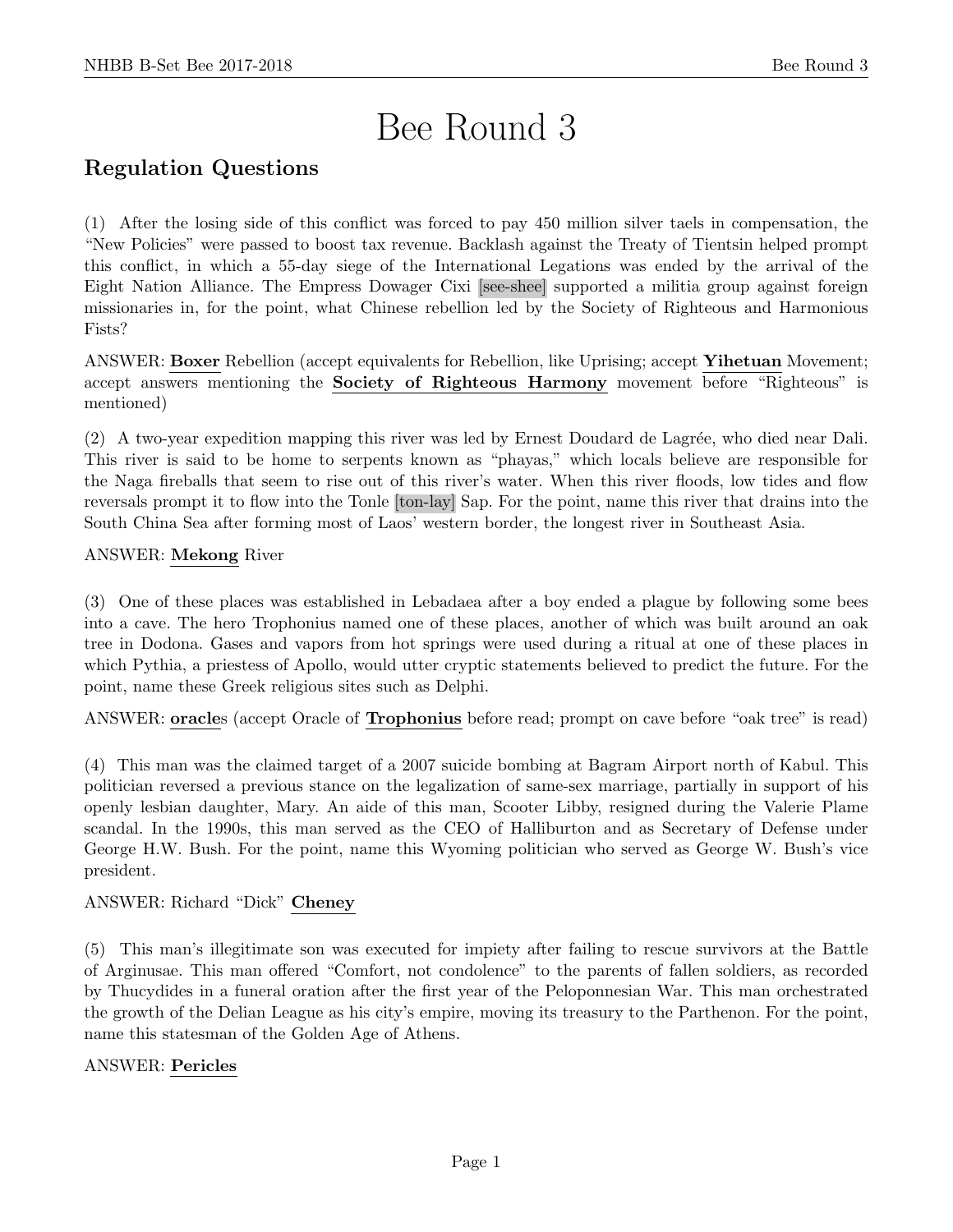(6) During this election year, the Greenback Party nominated 85-year old Peter Cooper, the founder of the Cooper Union school. In this election year, a fifteen member electoral committee was assembled to rule on allegations of fraud in Louisiana, Florida, and South Carolina. In a compromise enacted the year after this election, the Democrat candidate Samuel Tilden conceded the presidency in exchange for Republicans agreeing to end Reconstruction. For the point, name this controversial election year in which Rutherford B. Hayes lost the popular vote.

# ANSWER: US Presidential Election of 1876

(7) This stadium was the focus of Helen Couchman's book Workers, which extensively photographed migrant labor. This stadium's design moved away from a retractable roof design after a roof collapsed at France's De Gaulle airport in 2004. This stadium will be the largest venue in use for the 2022 Winter Olympics, though Herzog, Meuron and Ai Weiwei originally designed it for use in the 2008 Summer Olympics. For the point, name this Beijing stadium that resembles a fowl's resting place.

## ANSWER: Bird's Nest (accept Beijing National Stadium; accept Niaochao)

(8) In 1931, this party expelled its own Prime Minister after he formed a coalition with Stanley Baldwin. This party lost 40 seats in a 1924 election shortly after the publication of the Zinoviev letter, which embarrassed the aforementioned Ramsay MacDonald. This party implemented the National Health Service and other welfare programs under the leadership of Clement Attlee, who defeated Winston Churchill in the 1945 election. For the point, name this left-leaning political party in the United Kingdom.

## ANSWER: Labour Party

(9) British explorer Henry Hudson was sponsored by this foreign country for his third voyage, during which he sailed the *Half-Moon*. Colonists from this country fought Lenape natives in Kieft's War. A colonist from this country was nicknamed "Peg Leg Pete," and according to a popular legend, another colonist from this country purchased Manhattan for the equivalent of 24 dollars. Peter Minuit and Peter Stuyvesant represented, for the point, what country that controlled New York before the British?

# ANSWER: Netherlands (accept Holland; accept the Dutch)

(10) David Rizzio was accused of an affair with this woman; while she was seven months pregnant, Rizzio was stabbed 50 times in front of her by a mob led by Patrick Ruthven. This woman's Casket Letters implicated her in the explosion that killed her husband, Lord Darnley. This woman was executed after the discovery of the Babington Plot, which aimed to install her as the Catholic ruler of England. For the point, name this cousin and rival of Elizabeth I, the mother of James VI of Scotland.

ANSWER: Mary Stuart (or Mary, Queen of Scots; accept Mary I of Scotland; prompt on Mary; do not accept or prompt on "Mary I" alone, "Bloody Mary," or "Mary Tudor")

(11) This composer wrote a piece for the Duke of Saxe-Wessenfels that includes the aria "Sheep may safely graze." This composer of the Hunting Cantata included two viola da gambas but no violins in the sixth and final work in a collection named for a German state. This composer's *Musical Offering* was based on a melody given to him by Frederick the Great. Felix Mendelssohn revived the music of, for the point, what Baroque composer of the Brandenburg Concertos?

ANSWER: Johann Sebastian Bach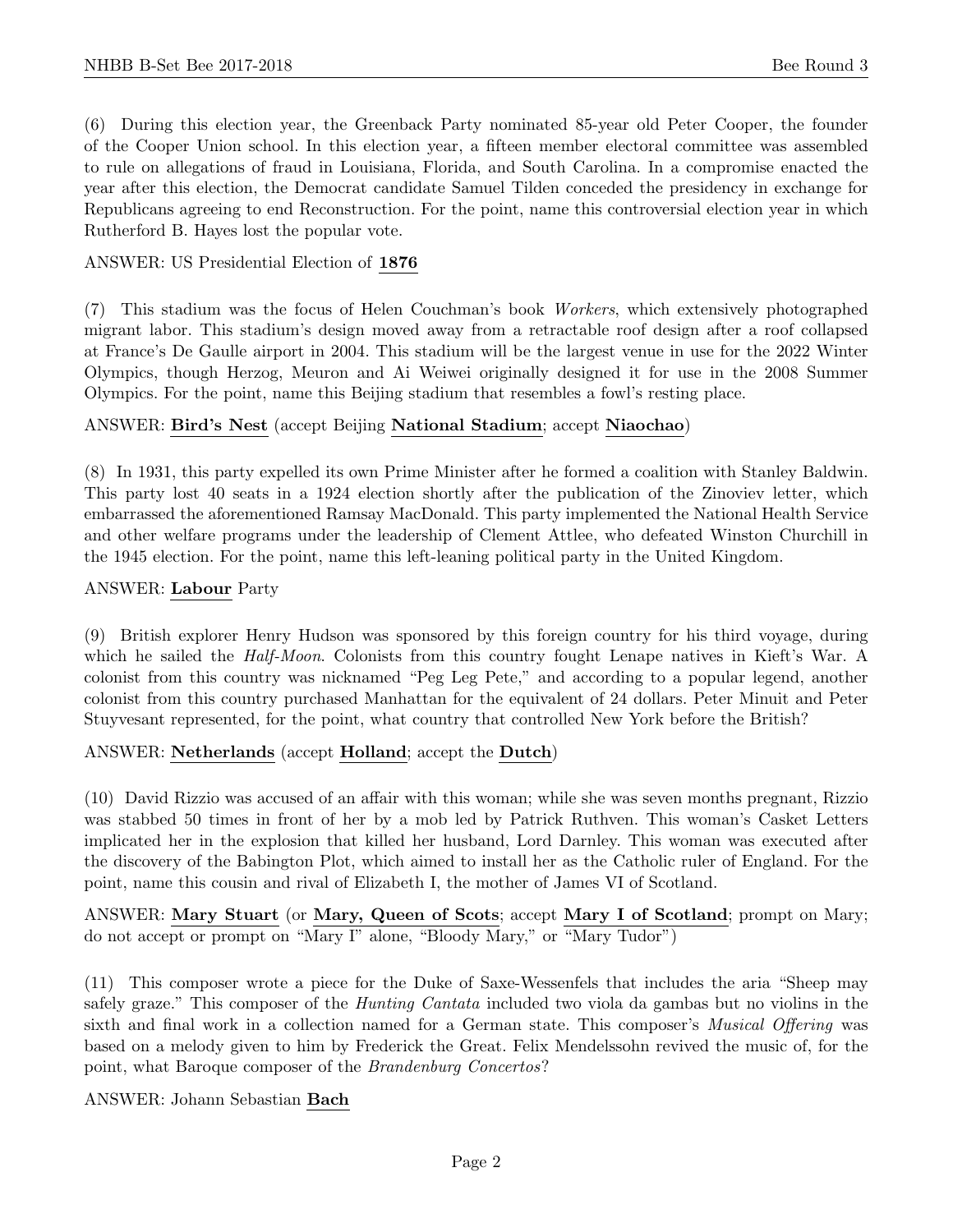(12) This company employed the Crew of the Clove, operated by John Saris. This company controlled the Straits Settlements and was formally dissolved by its namesake Stock Dividend Redemption Act. Robert Clive led this company's forces to victory at the Battle of Plassey. This company lost control of its namesake country after the Sepoy Mutiny with the creation of the Raj. For the point, name this British company that controlled the trade of many spices throughout East Asia.

# ANSWER: British East India Company ("British" not needed after mentioned)

(13) During this period, Vasily Shuysky held power for four years. Marinka the Witch's first two marriages allowed Polish nobles to meddle during this period; her first husband was killed, cremated, and had his ashes shot out of a cannon in Poland's direction. That man was this period's first "False Dmitri," an impostor claiming to be the son of Ivan the Terrible and the heir to the Rurik Dynasty. Boris Godunov ruled during, for the point, what complicated period of Russian history before the rise of the Romanovs?

#### ANSWER: Time of Troubles (accept Smutnoe vremya)

(14) In this war, a covert operation called Operation Tailwind relied on an escort of 12 Cobra gunships, which were alleged to have deployed sarin gas. The casualties in one battle of this war led James Spears to compare its machine gun fire to a hamburger machine. Hill 937 thus became known as Hamburger Hill in this war, during which Company C was commanded by William Calley during the My Lai Massacre. For the point, name this Southeast Asian war from which US forces withdrew shortly before the fall of Saigon.

#### ANSWER: Vietnam War

(15) A 2008 speech given by a holder of this position gave a speech honoring "the oldest continuing cultures in human history," calling his country to "reflect on their past mistreatment." That speech about the Stolen Generations was given by a holder of this position named Kevin Rudd. The only woman to ever hold this position was Julia Gillard of the Labor Party. For the point, name this political post currently held by Malcolm Turnbull, who leads the government in Canberra.

ANSWER: Prime Minister of Australia (prompt on partial answers, like "Prime Minister" or "leader of Australia")

(16) This government was allowed an "Army of the Armistice" to protect overseas holdings, though its navy was controversially crippled at Mers el-Kebir. Dissent against this government was suppressed by the Milice under the control of Pierre Laval. This government attempted to gain legitimacy by appointing the hero of the battle of Verdun as its figurehead. Philippe Pétain headed, for the point, what French government that collaborated with the Nazis?

ANSWER: Vichy France (prompt on France)

(17) A Christian saint from this city converted Emperor Maxentius's wife and destroyed a breaking wheel with her touch. The poet Callimachus catalogued books in this city at a facility where Ptolemy II called for a minimum of 500,000 scrolls to be held in storage. One of the Seven Wonders of the World was located on the small island of Pharos near this city. Euclid studied in, for the point, what Egyptian city, the home of a famous Lighthouse and a library that suffered several devastating fires?

#### ANSWER: Alexandria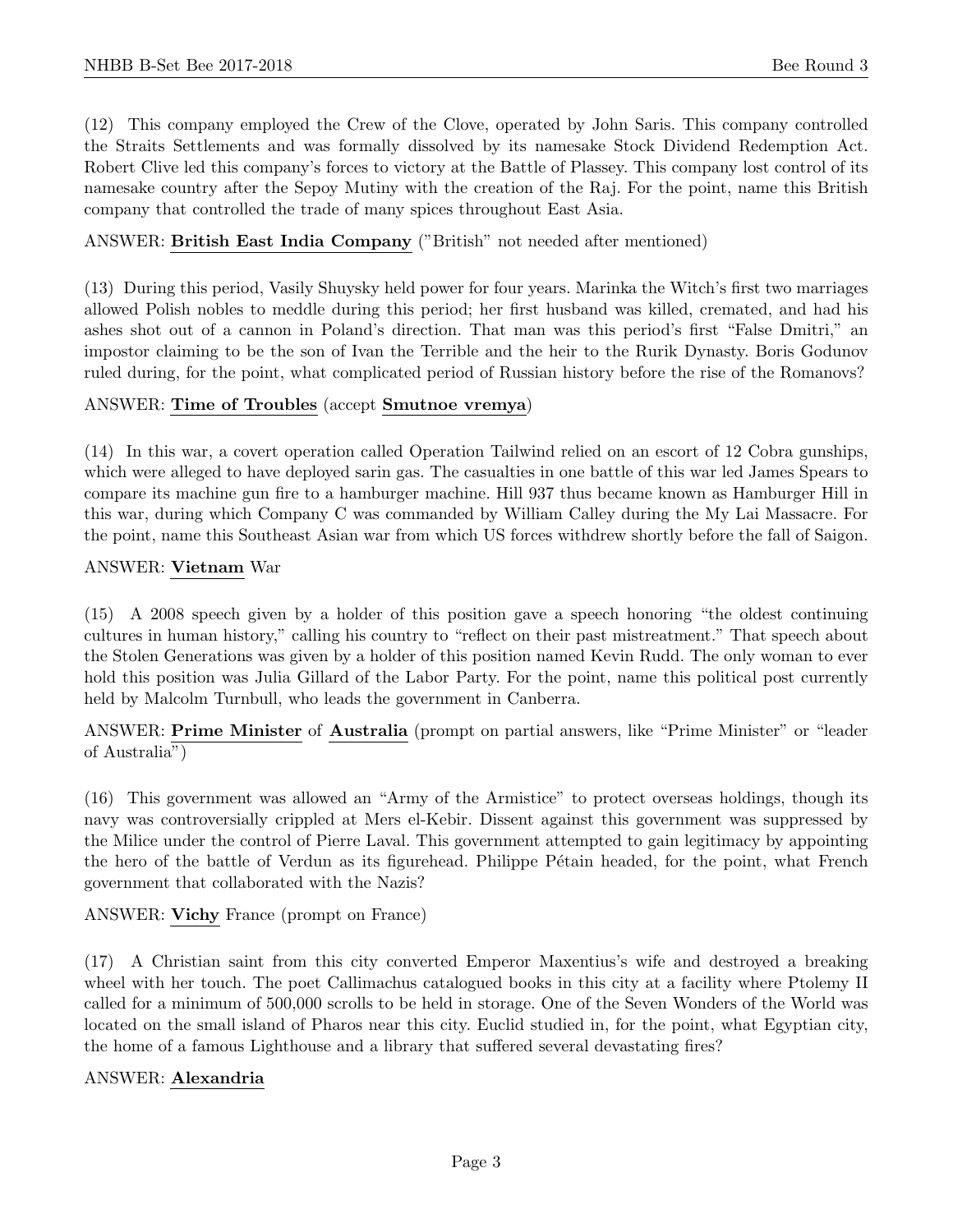(18) In this state, George Pickett's decision to attend a fish bake led to the fall of the Five Forks railway junction. This state's Henrico County was the site of a diversionary attack at Deep Bottom, as Ambrose Burnside attempted to detonate a mine behind enemy forces and initiate the Battle of the Crater. In this state, the capture of Petersburg was vital in forcing the surrender of the Confederacy. For the point, name this US state where the Confederate capital of Richmond was located.

# ANSWER: Virginia

(19) The work of James Ensor includes many of these objects in the shape of skulls or cartoonish faces. Two of these objects are used to represent the muses Thalia and Melpomene [mel-pom-eh-nee]. The heads of 2 nude women are thought to be representations of these objects from Africa in Picasso's painting, Les Desmoiselles d'Avignon. For the point, name these objects used in ritual dance traditions in Africa and to cover the faces of ancient Greek actors.

#### ANSWER: masks

(20) When a ruler of this country won the 1739 Battle of Karnal, he stole the Koh-i-Noor Diamond and the Peacock Throne. After Abbas III was deposed, the Afsharid Dynasty was founded in this country by the aforementioned Nader Shah. This country's capital was moved to Isfahan by Abbas the Great, the fifth Shah of a dynasty that installed Twelver Shia Islam as this country's official religion. The Safavid Dynasty ruled, for the point, what Middle Eastern country that moved its capital in 1796 to Tehran?

## ANSWER: Iran (accept Persia)

(21) From 1935 to 1949, this phenomenon occurred in China because English printing presses outpaced those of Chiang Kai-Shek's government; that instance of this phenomenon ended with the adoption of the renminbi. Eviction of white farmers by Robert Mugabe's government contributed to a major instance of this phenomenon in 1990s Zimbabwe that resulted in the creation of 100-billion-dollar bank notes. For the point, name this phenomenon in which currency is devalued and prices rise.

#### ANSWER: (hyper)inflation

(22) A route used in this industry began in Fort Belknap and was named after Charles Goodnight and Oliver Loving. Another route used in this industry was established by Jesse Chisholm. Railroad facilities were built for use in this industry in Abilene and Kansas City, which shipped cargo to stockyards in Chicago. The development of barbed wire ended the era of massive drives in, for the point, what industry consisting of western ranchers?

ANSWER: cattle industry (accept anything to do with cows; prompt on meat or livestock industry; prompt on agriculture)

(23) Wolfgang von Kempelen built a machine that purported to perform this action. In 1949, Claude Shannon published the first paper describing how a computer could be taught to perform this activity. Leonhard Euler worked on, but did not solve, a problem concerning finding a Hamiltonian path for the "tour" of one of the pieces used in this game. IBM's computer Deep Blue won a 1996 match of this game against Garry Kasparov, a Grand Master. For the point, name this strategy game played with knights, pawns, and kings.

#### ANSWER: playing chess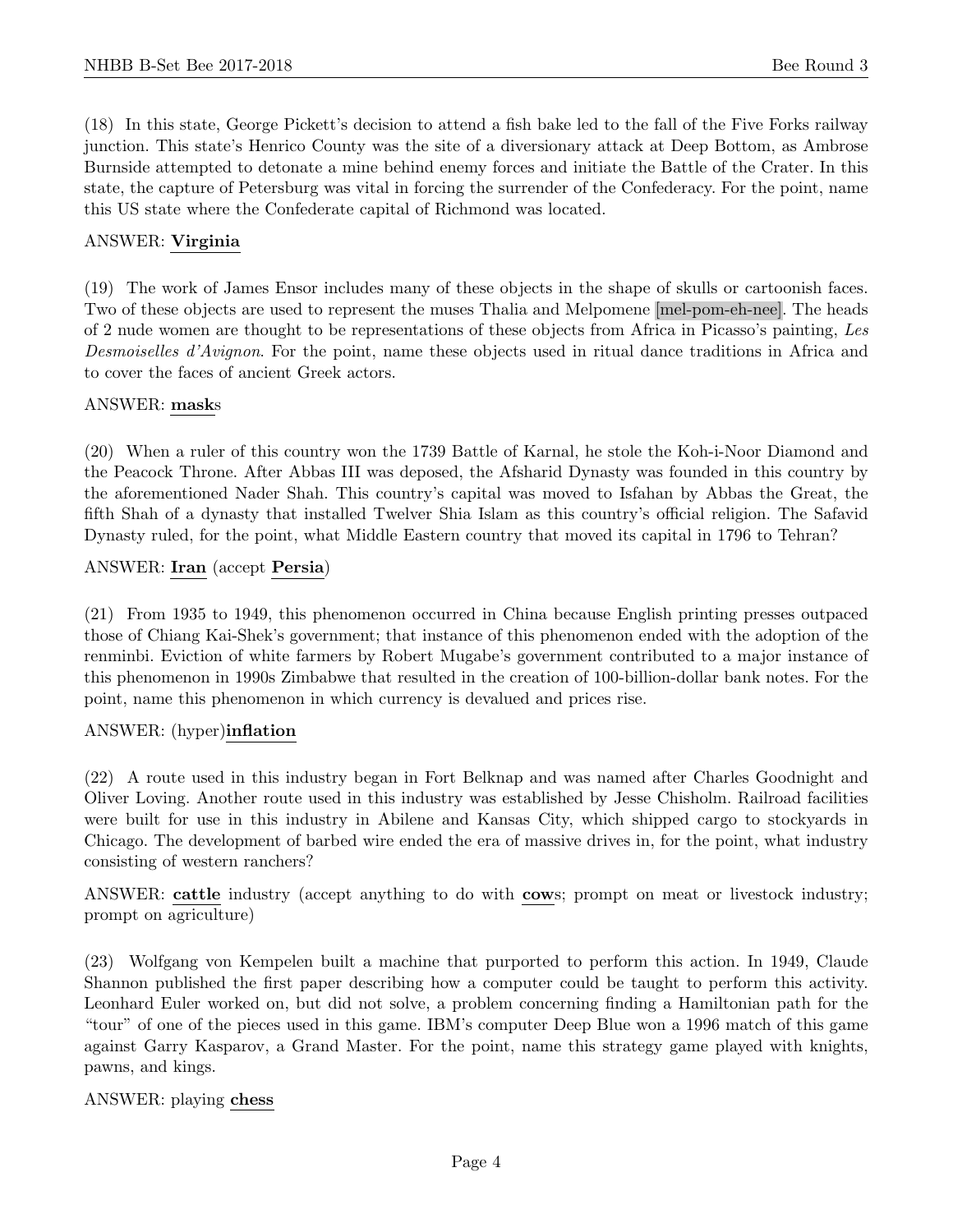(24) This site first became commercialized thanks to a rivalry between the Desmond Service Company and the founders of Camp Curry. The Wawona Tree in this site's Mariposa Grove contained a tunnel for cars to pass through, but fell in 1969. This site was designated as a national park following a three-day camping trip near Glacier Point taken by John Muir and Theodore Roosevelt. Half Dome and El Capitan are found in, for the point, what national park in the Sierra Nevada range of California?

#### ANSWER: Yosemite National Park

(25) These weapons were deployed by both sides during the Battle of Raphia, although those of Antiochus III ultimately proved superior. The Roman cavalry was forced to retreat after Pyrrhus deployed this weapon against them at the Battle of Heraclea. Persian masters of these weapons were called *mahouts*, and they were used at the Battle of Gaugamela by Darius III, who deployed them as cavalry against Alexander the Great. Hannibal famously crossed the Alps with, for the point, what tusked war animal?

#### ANSWER: war elephants

(26) A series of attacks on bailiffs in this country led to a revolt known as the Dacke War. It conducted a series of attacks on its neighbor Poland-Lithuania in a campaign called the Deluge. This country captured parts of Pomerania and broke the power of the Hanseatic League. Its most famous ruler intervened in the Thirty Years' War on the Protestant side until his death at the Battle of Lutzen. For the point, name this home of Gustavus Adolphus, who ruled from Stockholm.

#### ANSWER: Sweden

(27) Three companies partially named after this company were part of the Seven Sisters, which dominated their industry in the mid-20th century. Muckraker Ida Tarbell wrote a lengthy history of this company, which was split into 34 separate entities after it was prosecuted under the Sherman Antitrust Act in 1911. This company grew due to horizontal integration of refining and tanker shipping firms. For the point, name this oil company founded by John D. Rockefeller.

# ANSWER: Standard Oil Company, Incorporated

(28) In this novel, Mrs Dilber and Joe steal the protagonist's bedclothes while he has a series of journeys guided by figures like Ignorance and Want. This novel exposed the plight of "ragged school" children to wealthy Victorians by praising the generosity of Mr Fezziwig and exposing the regrets of Jacob Marley. This novel's protagonist meets ghosts representing the present, past, and future, who inspire him to help Bob Cratchit and Tiny Tim. For the point, name this novel by Charles Dickens in which Ebenezer Scrooge discovers the true meaning of Christmas.

#### ANSWER: A Christmas Carol

(29) These figures were jointly granted a title by Pope Alexander VI, who also granted them land with the bull Inter caetera. One of these figures was crowned after the Treaty of Alcáçovas with the support of the other. The conquest of Granada was completed during the reigns of these two monarchs, who expelled their country's Jews with the Alhambra Decree. For the point, name these two Catholic Monarchs of Spain who authorized Christopher Columbus to sail to the New World.

ANSWER: Ferdinand II of Aragon and Isabella I of Castile (accept in either order; prompt on "Catholic Monarchs" before mentioned)